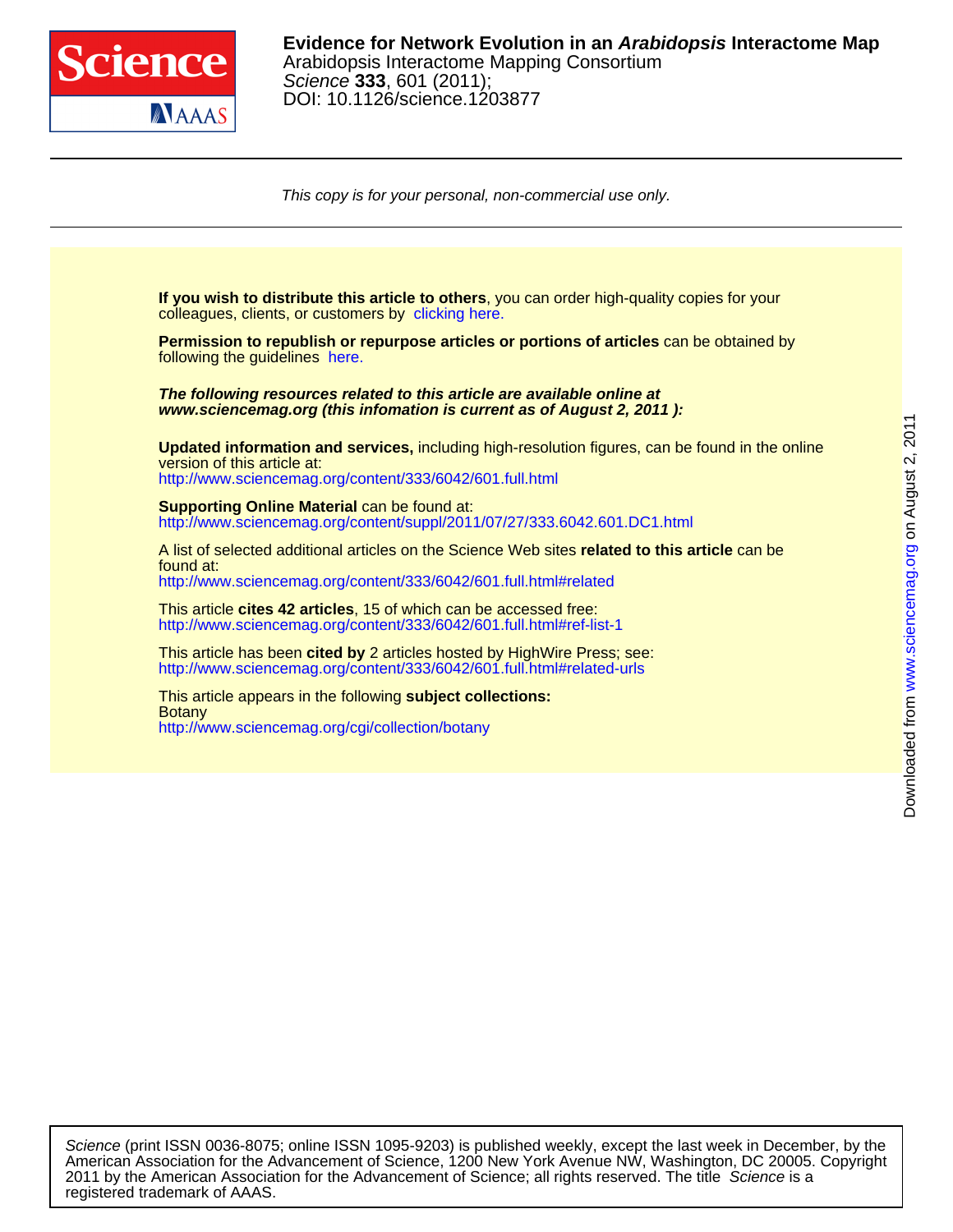molecular MTI markers was abolished in the fls2 mutant, which lacks the PRR receptor for flg22 peptide, and largely impaired in pfd6-1 (fig. S13). These results link PFD6 to MTI downstream of FLS2 PRR receptor function (10, 33). Collectively, these results (Fig. 4) validate the biological significance of PPIN-1 and confirm that pathogen effectors target host proteins that are required for effective defense or pathogen fitness. To facilitate further hypothesis testing, we present the local networks for the five significantly targeted hubs (Fig. 2D and table S4) and point out connections to cellular functions potentially relevant to immune system function (figs. S14 to S18).

Conclusions. Our analyses reveal that oomycete and bacterial effectors separated by  $\sim$ 2 billion years of evolution target an overlapping subset of plant proteins that include well-connected cellular hubs. Our functional validation supports the notion that effectors are likely to converge onto interconnected host machinery to suppress effective host defense and to facilitate pathogen fitness. We predict that many of the 165 effector targets we defined will also be targets of additional, independently evolved effectors from other plant pathogens. We anticipate that effectors that target highly connected cellular proteins fine-tune cellular networks to increase pathogen fitness and that evolutionary forces integrate appropriate immune responses with those perturbations. As proposed in the guard hypothesis, our data are consistent with indirect connections between pathogen effectors and NB-LRR immune receptors, at least for the NB-LRR fragments represented in PPIN-1. The high degree of the effector targets argues against a decoy role for these proteins. Although the concept of cellular decoys evolved to intercept pathogen effectors is attractive, and likely true in one case in the plant immune system  $(3)$ , these are expected to have few, if any, additional cellular functions and, as such, would likely have fewer interaction partners in the protein interaction network. Most of the 673 immune interactors have no previously described immune-system function. Our results bridge plant immunology, which predicted that effectors should target common proteins, and network science, which proposes that hubs should be targets for network manipulation (25–28). Derivation of general rules regarding the organization and function of host cellular machinery required for effective defense against microbial infection, as well as detailed mechanistic understanding of how pathogen effectors manipulate these machines to increase their fitness, will facilitate improvement of plant immune system function.

#### References and Notes

- 1. C. Zipfel, Curr. Opin. Plant Biol. 12, 414 (2009).
- 2. T. Boller, S. Y. He, Science 324, 742 (2009).
- 3. P. N. Dodds, J. P. Rathjen, Nat. Rev. Genet. 11, 539 (2010).
- 4. J. L. Dangl, J. D. Jones, Nature 411, 826 (2001).
- 5. J. D. Jones, J. L. Dangl, Nature 444, 323 (2006).
- 6. E. Lukasik, F. L. Takken, Curr. Opin. Plant Biol. 12, 427 (2009).
- 7. G. van Ooijen et al., J. Exp. Bot. 59, 1383 (2008).
- 8. D. A. Baltrus et al., PLoS Pathog. 7, e1002132 (2011).
- 9. L. Baxter et al., Science 330, 1549 (2010).
- 10. Glossary, materials and methods, supporting figures, and supporting tables are available as supporting material on Science Online.
- 11. Arabidopsis Interactome Mapping Consortium, Science 333, 601 (2011).
- 12. M. Dreze et al., Methods Enzymol. 470, 281 (2010).
- 13. P. Braun et al., Nat. Methods 6, 91 (2009).
	- 14. M. E. Cusick et al., Nat. Methods 6, 39 (2009).
	- 15. H. Yu et al., Science 322, 104 (2008).
	- 16. J. D. Lewis, D. S. Guttman, D. Desveaux, Semin. Cell Dev. Biol. 20, 1055 (2009).
	- 17. Z. Y. Peng et al., Nucleic Acids Res. 37, (Database issue), D975 (2009).
	- 18. X. Tan et al., BMC Plant Biol. 7, 56 (2007).
	- 19. C. Zipfel et al., Nature 428, 764 (2004).
	- 20. T. B. Sackton et al., Nat. Genet. 39, 1461 (2007).
- 21. E. B. Holub, Nat. Rev. Genet. 2, 516 (2001).
- 22. P. Zhang et al., Plant Physiol. 138, 27 (2005). 23. Y. Jaillais, J. Chory, Nat. Struct. Mol. Biol. 17, 642 (2010).
- 24. R. Albert, H. Jeong, A. L. Barabasi, Nature 406, 378 (2000).
- 25. B. de Chassey et al., Mol. Syst. Biol. 4, 230 (2008).
- 26. M. D. Dyer et al., PLoS ONE 5, e12089 (2010).
- 27. M. A. Calderwood et al., Proc. Natl. Acad. Sci. U.S.A. 104, 7606 (2007).
- 28. P. Uetz et al., Science 311, 239 (2006).
- 29. J. M. Alonso et al., Science 301, 653 (2003).
- 30. A. Sessions et al., Plant Cell 14, 2985 (2002).
- 31. R. Lozano-Durán et al., Plant Cell 23, 1014 (2011).
- 32. G. Gusmaroli, P. Figueroa, G. Serino, X. W. Deng, Plant Cell 19, 564 (2007).
- 33. S. Robatzek, D. Chinchilla, T. Boller, Genes Dev. 20, 537 (2006).
- 34. K. Tsuda, M. Sato, J. Glazebrook, J. D. Cohen, F. Katagiri, Plant J. 53, 763 (2008).
- Acknowledgments: This work was funded by NIH GM-066025, NSF 2010 0929410, and U.S. Department of Energy (DOE) FG02-95ER20187 to J.L.D.; U.K. Biotechnology and Biological Sciences Research Council E024815, F005806 and G015066 to J.B.; NSF 0703905

to M.V., J.R.E., D.E.H.; NIH P50-HG004233 to M.V.; and NSF 0520253, 0313578 and 0726408 to J.R.E. D.M. was supported by AGRONOMICS LSHG-CT-2006-037704 from Sixth Framework Programme of the European Commission to C. Lurin. We acknowledge that the NSF funded the Arabidopsis Biological Research Center and the Salk Institute Genomic Analysis Laboratory (SIGnAL) projects for seeds and clones, respectively. We thank L. Baxter (Warwick Systems Biology, UK) for Arabidopsis/ Papaya ortholog identification; B. Charloteaux (Center of Cancer Systems Biology, Boston, USA) for assisting in some bioinformatics analyses; B. Kemmerling (University of Tuebingen, Germany) for several RLK clones not contained in SIGnAL; and C. Somerville and Y. Gu (University of California, Berkeley, USA), T. Mengiste (Purdue University, USA), and X.-W. Deng (Yale University, USA) for seeds. The EU Effectoromics Consortium was funded by the European Research Area in Plant Genomics and includes A. Cabral and G. van den Ackerveken (Utrecht University, The Netherlands); J. Bator, R. Yatusevich, S. Katou and J. Parker (Max Planck Institute for Plant Breeding Research, Cologne, Germany); G. Fabro and J. Jones (The Sainsbury Laboratory, Norwich, UK); and M. Coates and T. Payne (University of Warwick, Warwick, UK). M.V. is a Chercheur Qualifié Honoraire from the Fonds de la Recherche Scientifique (FRS-FNRS, Wallonia-Brussels Federation, Belgium). Binary interaction data are supplied in table S2 in SOM. Homozygous mutant seed stocks noted in Figure 4 are available from the Arabidopsis Biological Resource Center (ABRC). Author contributions are listed in the SOM.

#### Supporting Online Material

www.sciencemag.org/cgi/content/full/333/6042/596/DC1 Materials and Methods SOM Text Figs. S1 to S18 Tables S1 to S10 References

1 February 2011; accepted 6 June 2011 10.1126/science.1203659

## Evidence for Network Evolution in an Arabidopsis Interactome Map

Arabidopsis Interactome Mapping Consortium\*†

Plants have unique features that evolved in response to their environments and ecosystems. A full account of the complex cellular networks that underlie plant-specific functions is still missing. We describe a proteome-wide binary protein-protein interaction map for the interactome network of the plant Arabidopsis thaliana containing about 6200 highly reliable interactions between about 2700 proteins. A global organization of plant biological processes emerges from community analyses of the resulting network, together with large numbers of novel hypothetical functional links between proteins and pathways. We observe a dynamic rewiring of interactions following gene duplication events, providing evidence for a model of evolution acting upon interactome networks. This and future plant interactome maps should facilitate systems approaches to better understand plant biology and improve crops.

lassical genetic and molecular approaches have provided fundamental understanding of processes such as growth control or development and molecular descriptions of genotype-to-phenotype relationships for a variety of plant systems. Yet, more than 60% of the protein-coding genes of the model plant Arabidopsis thaliana (hereafter Arabidopsis) remain functionally uncharacterized. Knowledge about the biological organization of macromolecules in complex and dynamic "interactome" networks is lacking for Arabidopsis (fig. S1 and tables S1 and S2), depriving us of an understanding of how genotype-to-phenotype relationships are mediated at the systems level  $(1)$ .

<sup>\*</sup>All authors with their affiliations and contributions are listed at the end of the paper.

<sup>†</sup>To whom correspondence should be addressed. E-mail: marc\_vidal@dfci.harvard.edu; ecker@salk.edu; pascal\_braun@ dfci.harvard.edu; david\_hill@dfci.harvard.edu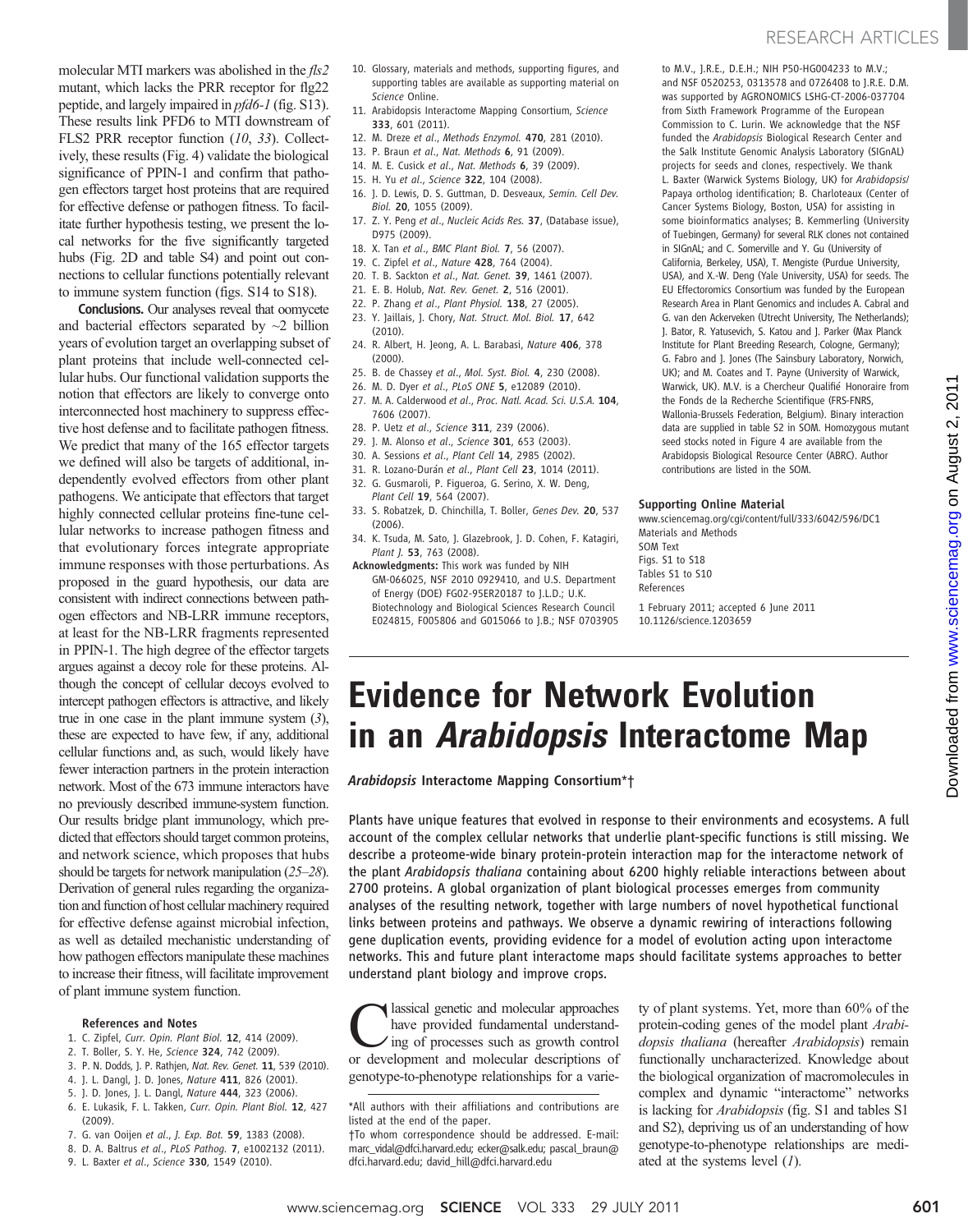### RESEARCH ARTICLES

A high-quality binary protein-protein interactome map for Arabidopsis. To generate a map of the Arabidopsis interactome network, we used a collection of ~8000 open reading frames representing ~30% of its predicted protein-coding genes (fig. S2 and table S3) (2, 3). We tested all pairwise combinations of proteins encoded by these constructs (space 1) with an improved highthroughput binary interactome mapping pipeline based on the yeast two-hybrid (Y2H) system (fig. S2)  $(3, 4)$ . Confirmed pairs were assembled into a data set of 5664 binary interactions between 2661 proteins, called Arabidopsis Interactome version 1 "main screen" (AI- $1_{\text{MAIN}}$ ) (table S4).

The quality of  $AI-1_{MAIN}$  was evaluated against a positive reference set (PRS) of 118 well-documented, manually recurated  $(5)$  Arabidopsis protein-protein interactions and a random reference set (RRS) of 146 random protein pairs (fig. S3 and table S5)  $(3, 5-9)$ . We determined the fraction of true biophysical interactions in AI-1<sub>MAIN</sub>, its precision, to be ~80%,

by comparing the validation rates of a random sample of 249 interactions from  $AI-1<sub>MAN</sub>$  to those of the PRS and RRS in a well–nucleic acid programmable protein array (wNAPPA) proteinprotein interaction assay (Fig. 1A, fig. S4, and table S5) (3, 8).

To estimate the size of the complete Arabidopsis protein-protein interactome network and the proportion covered by  $AI-1_{MAN}$ , its coverage, we calculated the screening completeness, the percentage of all possible Arabidopsis pairwise protein combinations screened in space  $1 (-10\%)$ (fig. S2), and the overall sensitivity  $(16%)$ , a parameter that combines both the assay sensitivity of our Y2H version (Fig. 1A and table S5) and the sampling sensitivity of our screens (fig. S5 and table S6)  $(3, 6, 7, 9)$ . Because AI-1<sub>MAIN</sub> contains 5664 interactions, we estimate that the complete Arabidopsis biophysical binary protein-protein interactome, excluding isoforms, is  $299,000 \pm$ 79,000 binary interactions (mean  $\pm$  SD) (3), of which AI-1<sub>MAIN</sub> represents  $\sim$ 2%. Although the

Arabidopsis interactome is estimated to be larger than those of yeast, worm, or human  $(6, 7, 9)$ , the number of interactions per possible protein pairs is similar in all four species (5 to 10 per 10,000). The overall topology of  $AI-1_{MAIN}$  is qualitatively similar to that observed for interactome maps of these other species (fig. S6)  $(6, 7, 9, 10)$ . All global network analyses were performed with AI-1MAIN, whereas local analyses were derived from a slightly larger data set, AI-1, obtained by combining AI-1MAIN pairs with interactions identified in repeated screens performed to estimate sampling sensitivity (fig. S2 and tables S4, S6, and S7) (3).

Comparing Al-1<sub>MAIN</sub> to a network of Arabidopsis literature-curated interactions. We assembled 4252 literature-curated binary interactions between 2160 Arabidopsis proteins (LCI<sub>BINARY</sub>) (fig. S1 and tables S1 and S4) (3). The observed overlap with  $AI-1_{MAIN}$  lies within the range expected given the  $AI-1_{MAN}$  coverage (Fig. 1B) (3). With similar numbers of proteins (nodes)

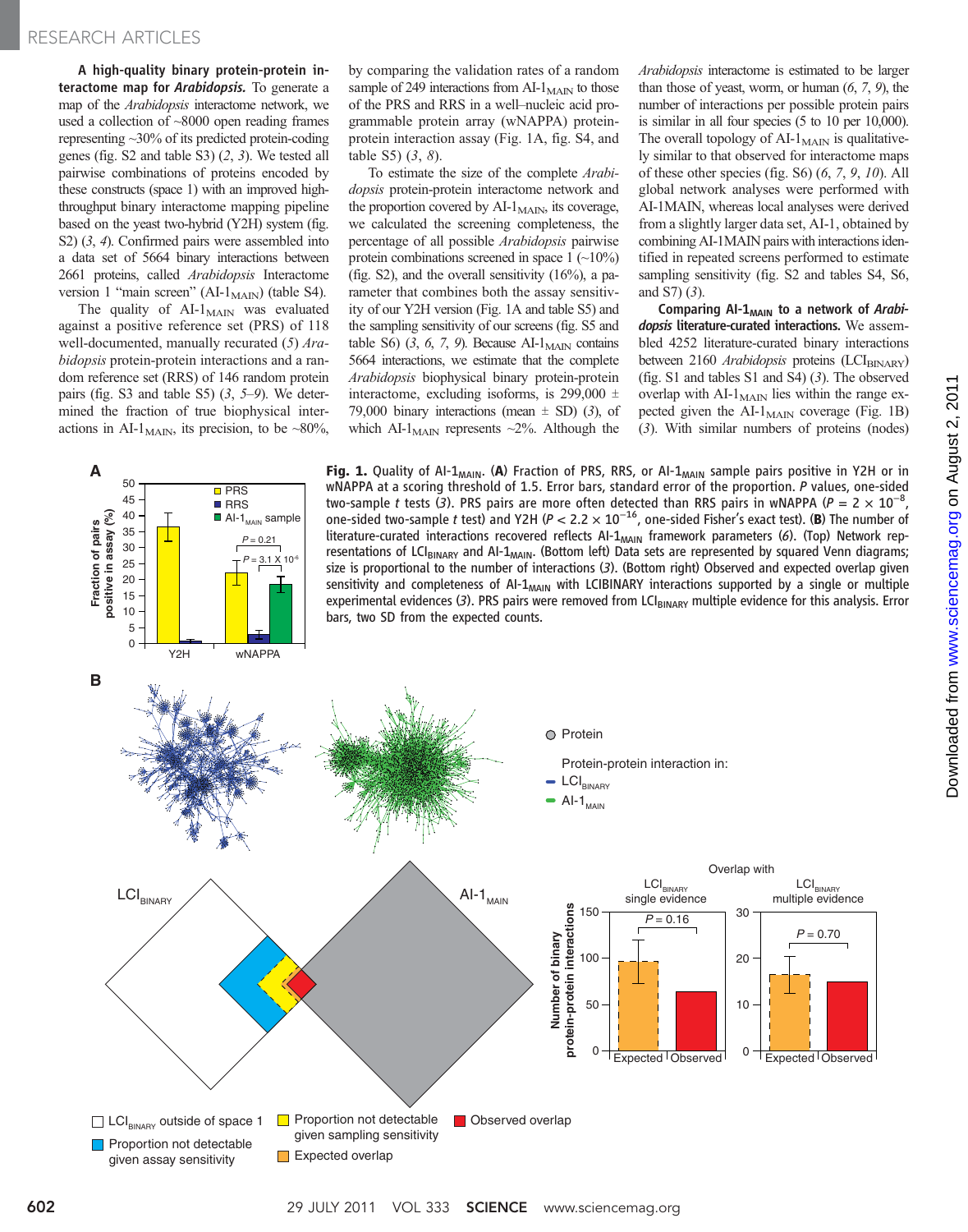and interactions (edges),  $AI-1$ <sub>MAIN</sub> and  $LCI<sub>BINARY</sub>$ are both small-world networks (fig. S6). However, LCI<sub>BINARY</sub> shows longer distances between nodes and a higher tendency to form clusters of highly interacting nodes (Fig. 1B and fig. S6). This is likely due to biases inherent to literaturecurated data sets, because hypothesis-driven research focuses on a few proteins designated to be important (5–7, 9–11). AI-1 $_{\text{MAN}}$  and LCI $_{\text{BINARY}}$ contain similar fractions of plant-specific proteins (19% and 14%, respectively) (fig. S6 and table S8) (3), but the presence of several highly connected plant-specific hubs in  $AI-1<sub>MAIN</sub>$  results in twice as many plant-specific interactions (40% and 20%) (fig. S6 and table S9).

Overlap of AI-1 with other biological relationships. To estimate the overall biological relevance of AI-1 interactions, we used statistical correlations with genome-wide functional information available for Arabidopsis (7, 9). We observed a significantly higher coexpression correlation for pairs of transcripts encoding interacting proteins than for control pairs (fig. S7) (3). Interacting proteins are also enriched in common gene ontology (GO) annotations, particularly those describing specific biological functions and thus assigned to only a few proteins, which we refer to as "precise" annotations (fig. S7) (3). This enrichment holds true for GO annotations based strictly on genetic experiments (fig. S7) (3). Protein pairs that do not directly interact but share interactors are also enriched in common precise GO annotations (fig. S7) (3). Similar to the whole Arabidopsis proteome, but in contrast to proteins involved in literature-curated interactions, two-thirds of proteins in AI-1 lack any or precise GO annotations; for these, AI-1 provides starting points for hypothesis development (fig. S7 and tables S8 and S9).

Plant signaling networks in AI-1. Integration of biophysical interactions with orthogonal functional data can uncover novel biological relationships at the scale of individual proteins, pathways, and networks  $(1)$ . We examined ubiquitination enzymes and their substrates, an expanded system in plants relative to other species (12). The specific targets of most ubiquitination enzymes remain elusive, and a systems level understanding of ubiquitin signaling is missing. We identified 32 interactions between E3 proteins and potential target proteins shown to be



Fig. 2. Plant signaling networks in AI-1. (A) Putative ubiquitination subnetwork extracted from LCI $_{\text{BINARY}}$  and AI-1. Bar plot, number of protein-protein interactions between proteins in the ubiquitination cascade in AI-1 and  $LCI_{BINARY}$  (outside and within space 1). (B) Protein-protein interactions in AI-1 suggest a modular assembly of transcriptional hormone-response regulators and support a global regulatory role for TPL.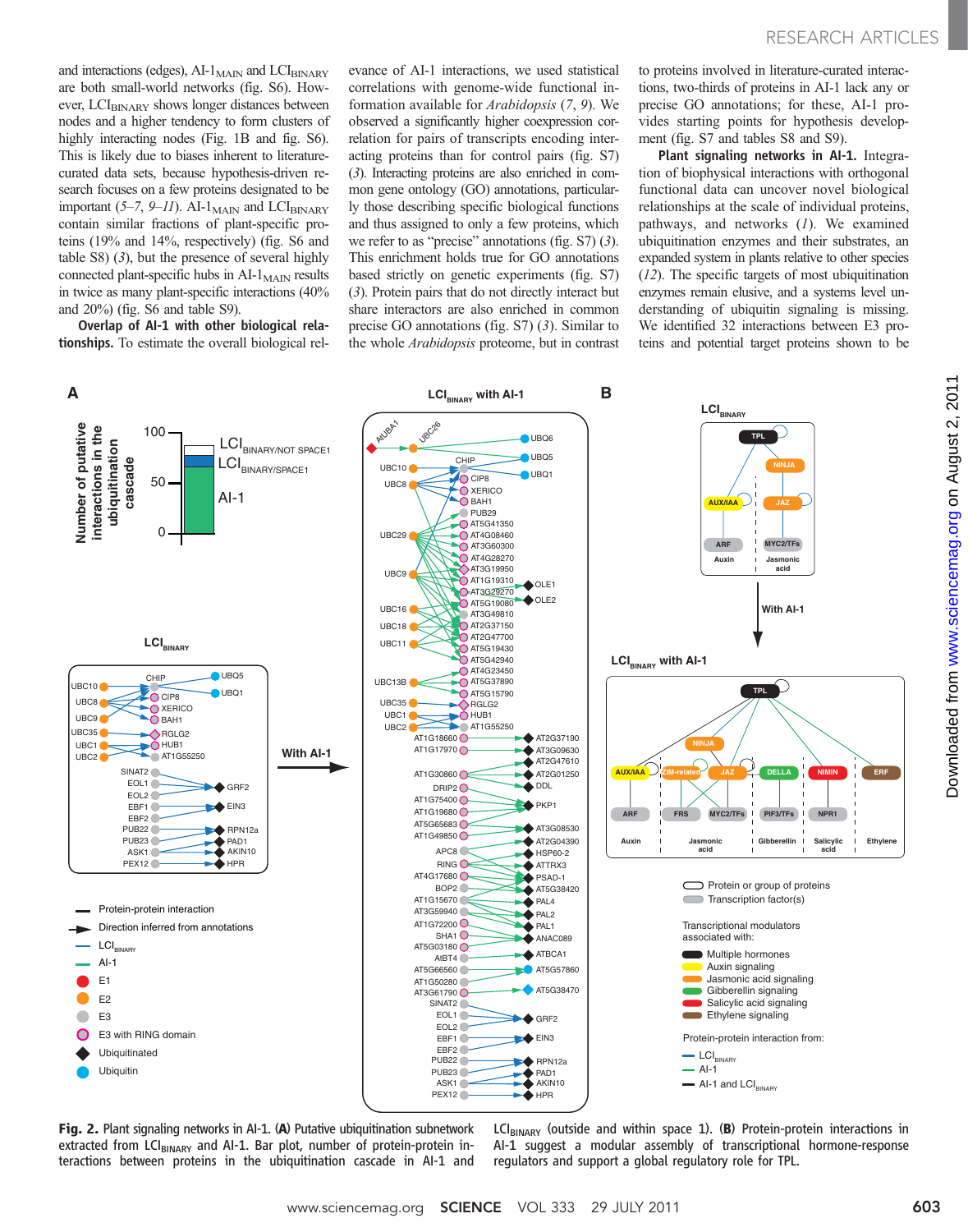ubiquitinated in biochemical experiments (tables S8 and S9) (3). Many E3 proteins showed interactions with the same putative target and, conversely, several putative targets interacted with a single common E3 (Fig. 2A) (3). Thus, our data support a high combinatorial complexity within the ubiquitination system and, with similar analyses of phosphorylation signaling cascades (fig. S8 and tables S8 and S9) (3), provide starting points for analysis of directional information flow through protein-protein interactome networks.

Plant hormones regulate developmental processes and mediate responses to environmental stimuli. In the auxin signaling pathway, auxin/ indole-3-acetic acid (AUX/IAA) proteins mediate transcriptional repression of response genes through physical interactions between their ethyleneresponse-factor–associated amphiphilic repression (EAR) motifs and the co-repressor TOPLESS (TPL) (13). Twelve interactions between AUX/IAAs and TPL or TPL-related 3 (TPR3) were observed in AI-1, including six novel ones (fig. S8). Whereas two non-AUX/IAA interactors of TPL have been reported so far (14, 15), there are 21 such interactors in AI-1, of which 15 contain a predicted EAR motif (16) ( $P \le 10^{-24}$ , hypergeometric test). TPL interactors include ZIM-domain transcriptional repressors (JAZ5 and JAZ8), regulators of salicylic acid signaling (NIMIN2 and NIMIN3), and a transcriptional regulator of ethylene response (ERF9) (Fig. 2B and fig. S8). AI-1 also reveals direct interactions among repressors, similar to the recently described crosstalk between JAZ proteins and gibberellin-related DELLA proteins (17), as well as shared transcription factor targets of JAZ and jasmonic acid– insensitive ZIM-related family members (Fig. 2B and fig. S8). These observations suggest that transcriptional co-repressors and adaptors assemble in a modular way to integrate simultaneous inputs from several hormone pathways and that TPL plays a central role in this process.

Communities in  $AI-1$ <sub>MAIN</sub>. In many networks, communities can be identified as densely interconnected components that function together (18). We applied an edge-clustering approach  $(19)$  to identify communities in AI-1<sub>MAIN</sub> and investigated their biological relevance. We identified 26 communities containing more than five proteins in AI-1 $_{\text{MAIN}}$  (Fig. 3 and fig. S9) (3). About 25% of AI- $1_{\text{MAIN}}$  proteins (661 of 2661) could be assigned to one community, whereas  $\sim$ 1% (23 of 2661) belong to more than one community. We found that ~90% of these communities are enriched in at least one GO annotation (Fig. 3 and table S10) (3), whereas negative control networks randomized by degree-preserving edge shuffling showed fewer communities and little GO annotation enrichment ( $P \le 0.01$ , empirical P value) (Fig. 3). Detailed inspection of  $AI-I<sub>MAN</sub>$  communities (figs. S10 to S35) both recapitulated available biological information and suggested new hypotheses. For example, the brassinosteroid signaling/phosphoprotein-binding

community contains several 14-3-3 proteins known to regulate brassinosteroid signaling (fig. S10). Consistent with the tendency of 14-3-3 proteins to interact with phosphorylated partners (20), this community is enriched in experimentally identified phosphoproteins ( $P = 0.005$ , Fisher's exact test). The interactions between the 14-3-3 proteins and the abscisic acid–responsive element binding transcription factor AREB3 are corroborated by

previous findings in barley (21) and suggest that plant 14-3-3 proteins mediate multiple hormone signaling pathways.

Several communities, such as transcription/ gene expression and nucleosome assembly, share proteins indicating linked biological processes (fig. S36). Particularly striking is the large transmembrane transport community sharing 13 proteins with the vesicle trafficking community



Fig. 3. Communities in AI-1<sub>MAIN</sub> (bottom) and in a typical randomized network (top left) (fig. S9). Only the largest connected component of each network is shown. Colored regions indicate communities enriched in GO annotations summarized by the indicated terms (table S10). (Upper right) Distribution of randomized networks as a function of the total number and number of GO annotation enriched communities they contain. White arrow, position of the shown randomized network; red dot and arrow, position of AI- $1_{\text{MAIN}}$ . GA, gibberellic acid; JA, jasmonic acid; TCA, tricarboxylic acid.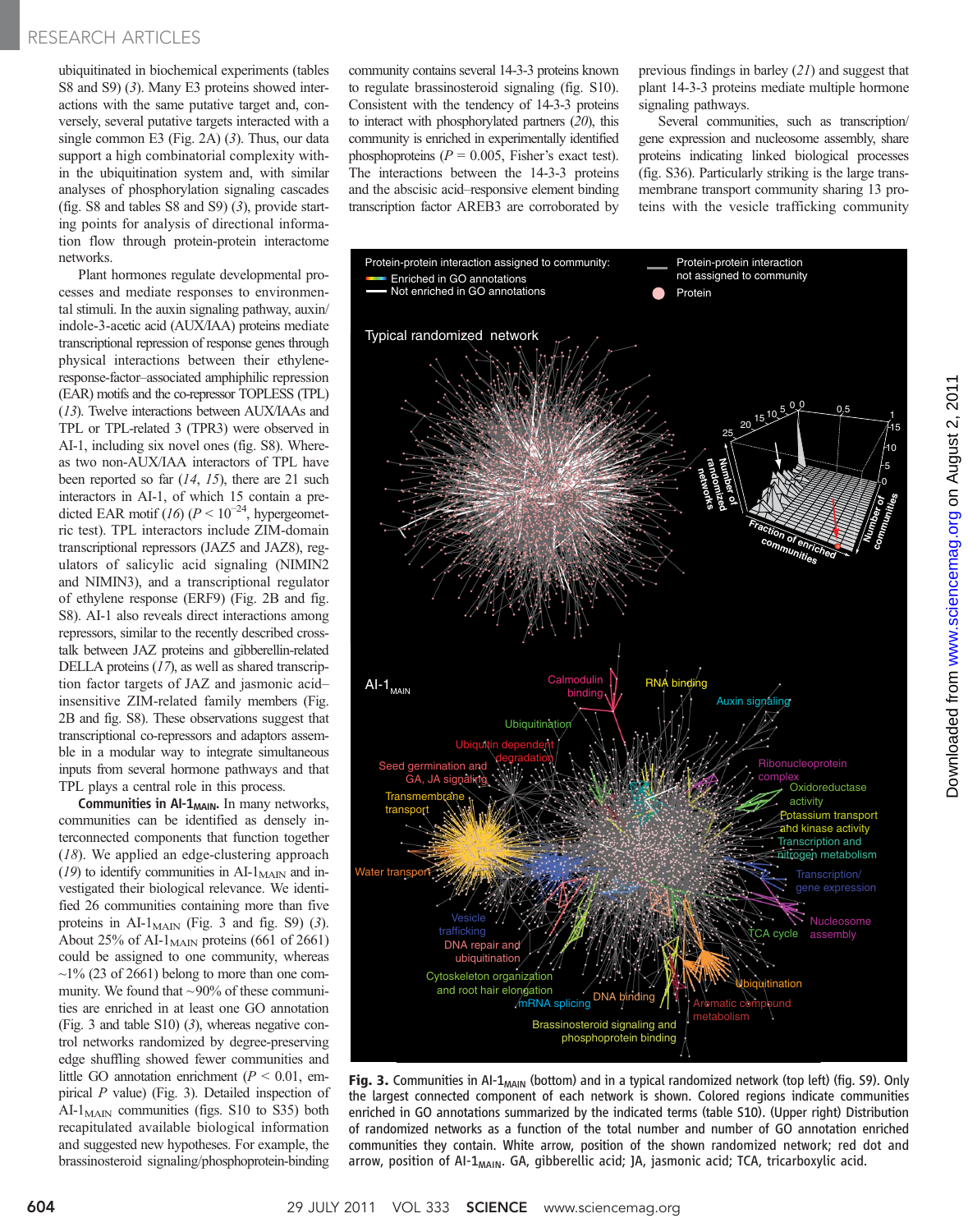and six with the water transport community (fig. S36). These shared proteins are bridged by four well-connected proteins within the transmembrane transport community, including two membrane-tethered NAC-type transcription factors, ANAC089 and NTL9 (fig. S36). Transcription factors in this plant-specific protein family are activated by release from the cellular membrane by endopeptidase- or ubiquitin-mediated cleavage (22). Interactions corresponding to both mechanisms are found in the transmembrane transport community (fig. S37).

Four distinct communities correspond to ubiquitination. The largest is predominantly composed of interactions between 36 F-box proteins and two Skp proteins, known to form degradative SCF (Skp1, Cullin, F-box) ubiquitin ligase complexes (fig. S27). Two others are composed of shared E2 ubiquitin conjugating enzymes and distinct RING-finger family E3 ligases (figs. S12 and S16). The ubiquitination and DNA repair community includes the UBC13 and MMS2/UEV E2 ubiquitin conjugating enzymes, which participate in nonproteolytic polyubiquitination (fig. S13) (23). Distinct types of ubiquitin-related processes were thus identified in AI-1.

Our analyses support the relevance of communities identified in  $AI-1_{MAN}$ , and we anticipate that, with increasing coverage, interactome network maps will improve understanding of the systems-level organization of plants.

Evidence for network evolution. Whether or not natural selection shapes the evolution of interactome networks remains unclear. Gene duplication, a major driving force of evolutionary novelty, has been studied in yeast, providing a framework for understanding subsequent protein-protein interaction rewiring (Fig. 4A) (24). However, the difficulty in dating ancient gene duplication events and the low coverage of available protein-protein interaction data sets limit the interpretation of these studies  $(3, 24-27)$ . The high fraction of duplicated genes in the Arabidopsis genome compared with nonplant species, combined with the relatively large size of AI-1<sub>MAIN</sub>, provides interactome data for 1882 paralogous pairs (fig. S38). These pairs span a wide range of apparent interaction rewiring, as measured by the fraction of shared interactors for each pair (fig. S38).

To verify that the apparent interaction rewiring in  $AI-1$ <sub>MAIN</sub> reflects functional divergence, we focused on paralogous pairs classified as having no, low, or high functional divergence on the basis of morphological consequences observed in functionally null mutants of single or pairs of paralogous genes (28). For the 17 pairs in  $AI-1<sub>MAN</sub>$  for which comparative phenotypic data are available, the fraction of shared interactors accurately predicted this functional divergence classification (Fig. 4B).

To study the dynamics of interaction rewiring, we dated gene duplication events using a comparative genomics approach that brackets these events on the basis of multitaxonomic phylogenetic trees (3). This allowed us to divide  $AI-1<sub>MAN</sub>$  paralogous pairs into four time-sinceduplication age groups covering up to  $\sim$ 700 million years (fig. S39). To account for the illusion of divergence induced by low experimental coverage, we empirically determined the average fraction of common interactors detected for a set of proteins screened twice, as performed for AI- $1_{\text{MAIN}}$  (fig. S40) (3). We used this expected upper bound to calibrate the fraction of observed shared interactors between paralogous proteins, assuming that duplicates are identical at the time of duplication (Fig. 4C) (3). Our observations



Fig. 4. Evidence for network evolution in AI- $1_{\text{MAIN}}$ . (A) Interaction rewiring over time, according to the duplication-divergence model (24). (B) Average fraction of interactors shared between pairs of paralogous proteins with no  $(n = 4)$ , low  $(n = 10)$ , and high  $(n = 3)$  functional divergence (28). Error bars, mean  $\pm$  SEM. P value, one-sided Kendall ranking correlation test ( $\tau$ , association) (3). (C) Average fraction of shared interactors, corrected for low experimental coverage (3), and average protein sequence identity between pairs of paralogous proteins as a function of the estimated time elapsed since duplication. Error bars, mean  $\pm$  SEM (3). Dashed black line, corrected

average fraction of shared interactors of nonparalogous pairs; myrs, million years. (D) Corrected average fraction of shared interactors (3) for pairs of paralogous proteins originating from polyploidy events ( $n = 109$ ), as compared with other paralogous protein pairs of similar age ( $n = 147$ ). Error bars, mean  $\pm$  SEM (3). P values, Mann-Whitney U test. (E) Corrected average fraction of shared interactors (3) for pairs of paralogous proteins encoded by gene pairs with high or low coexpression correlation (top and bottom tertile, respectively) as a function of phylogeny-based age group. Error bars, mean  $\pm$  SEM  $(3)$ . \*,  $P < 0.05$ ; \*\*,  $P < 0.01$ ; \*\*\*,  $P < 0.001$ .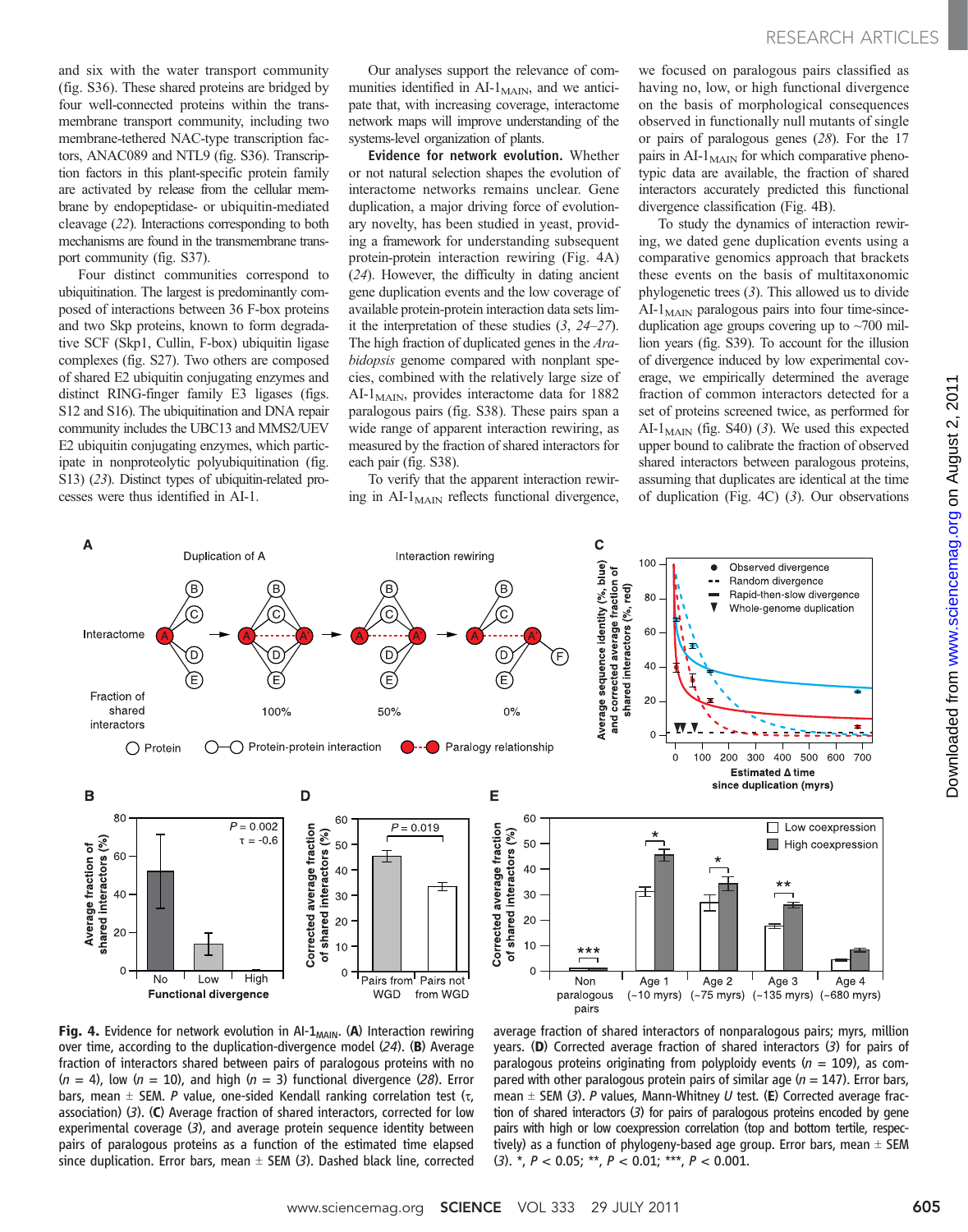are not driven by the existence of certain large protein families in  $AI-1$ <sub>MAIN</sub> (fig. S41). As reported for yeast (24, 26, 27), the average fraction of common interactors decreases over evolutionary time, showing substantial and rapid divergence, even after correcting for the coverage of AI-1 $_{\text{MAN}}$ . Yet, in *Arabidopsis*, paralogous pairs that have been diverging for  $~100$  million years still share more interactors than random protein pairs ( $P \le 2.2 \times 10^{-16}$ , Mann-Whitney U-test), indicating that the long-term fate of paralogous proteins is not necessarily a complete divergence of their interaction profiles.

The proportion of shared interactors does not decay exponentially with time-since-duplication, as expected when assuming neutral evolution (3, 29, 30), that is, random interaction rewiring with no impact on fitness (31). Instead, the rate of rewiring appears to be "rapid-then-slow," as suggested by a better fit to a power-law decay (Fig. 4C and fig. S42) (3). This trend mirrors that of protein sequence divergence for these paralogous pairs (Fig. 4C), which reflects the variation of selective pressure at different times after the duplication event. After an initial transient relaxation leading to rapid protein sequence divergence, selective pressure tightens on retained paralogs and their divergence decelerates (3, 25) (fig. S39). The fact that interactions diverge in a time-dependent manner similar to protein sequences supports the hypothesis that protein-protein interactions drive the evolution of duplicated genes.

To investigate the interplay between duplication mechanism and the fate of duplicates (32), we compared duplicates originating from wholegenome duplications (WGDs) to those from other types of gene duplications. In our most recent age group containing paralogs specific to the Arabidopsis genus, 109 paralogous pairs arose during the two most recent WGDs in the Arabidopsis lineage ( $\alpha$  and  $\beta$  WGDs) (3, 33). As previously observed for yeast (34), these pairs share more interactors than other paralogous pairs in the same age group (Fig. 4D and fig. S43), but this effect could simply reflect the younger age of WGD pairs as revealed by more precise time estimates (fig. S43). Although gene dosage balance has been proposed to determine loss or retention of duplicates after WGDs (33), the observed extensive rewiring reinforces previous observations pointing to functional divergence as a major feature of the long-term evolution of polyploid plants (35).

Expression profile divergence is rapid, nonrandom, and substantial in Arabidopsis (36, 37) (fig. S44), yet appears to play a limited role in the functional divergence of paralogs (28). We tested whether the evolutionary forces acting on expression profiles and protein interaction divergence are complementary or correlated. For each duplication age group, the most coexpressed paralogous pairs tend to share more interactors than the least coexpressed ones (Fig. 4E). This suggests that selective pressures driving functional divergence concurrently act on both aspects of protein function.

With >65% sequence identity and strongly correlated expression profiles, the most recent paralogous pairs share less than half of their interactors (41%) (Fig. 4C and figs. S44 and S45). This contrast is consistent with the common understanding that protein-protein interactions are only one of many constraints limiting sequence changes during evolution, allowing for small sequence changes to induce fate-determining network rewiring (38, 39). One example of interaction rewiring despite sequence conservation is observed in the actin family. Each actin protein pair shares >90% sequence identity, yet collectively the actin family exhibits time-dependent interaction rewiring (fig. S45).

Modeling interaction rewiring with nonconstant rates should provide insight into the evolution of interactome networks and their topology (40). Whether this rewiring is merely a consequence of sequence divergence or is a primary driver remains an open question. Together with observations of fast rewiring of other types of biological networks (41, 42), our data invite speculation that edge-specific rewiring is faster than node evolution in biological networks.

Conclusion. Our empirically determined highquality protein-protein interaction map for a plant interactome network should not only hasten the functional characterization of unknown proteins, including those with potential biotechnological utility, but also enable systems level investigations of genotype-to-phenotype relationships in the plant kingdom. One example is how AI-1 illuminates mechanisms and strategies by which plants cope with pathogenic challenges (43).

The paradigms established here are compatible with models in which the interactome network constrains and shapes sequence evolution. Studying sequence variation, conservation, mutation, and evolution rate has shed light on how natural selection drives evolution. Explorations of interaction variation will similarly broaden the understanding of network evolution, whether in the context of duplication or trans-kingdom comparative interactomics.

#### References and Notes

- 1. M. Vidal, M. E. Cusick, A. L. Barabási, Cell 144, 986  $(2011)$
- 2. K. Yamada et al., Science 302, 842 (2003).
- 3. See Supporting Online Material for a detailed description.
- 4. M. Dreze et al., Methods Enzymol. 470, 281 (2010).
- 5. M. E. Cusick et al., Nat. Methods 6, 39 (2009).
- 6. K. Venkatesan et al., Nat. Methods 6, 83 (2009).
- 7. N. Simonis et al., Nat. Methods 6, 47 (2009).
- 8. P. Braun et al., Nat. Methods 6, 91 (2009).
- 9. H. Yu et al., Science 322, 104 (2008).
- 10. 1. F. Rual et al., Nature 437, 1173 (2005).
- 11. A. M. Edwards et al., Nature 470, 163 (2011).
- 12. E. Mazzucotelli et al., Curr. Genomics 7, 509 (2006).
- 13. N. T. Krogan, J. A. Long, Curr. Opin. Plant Biol. 12, 628 (2009).
- 14. M. Kieffer et al., Plant Cell 18, 560 (2006).
- 15. L. Pauwels et al., Nature 464, 788 (2010).
- 16. S. Kagale, M. G. Links, K. Rozwadowski, Plant Physiol. 152, 1109 (2010).
- 17. X. Hou, L. Y. Lee, K. Xia, Y. Yan, H. Yu, Dev. Cell 19, 884 (2010).
- 18. S. Fortunato, Phys. Rep. 486, 75 (2010).
- 19. Y. Y. Ahn, J. P. Bagrow, S. Lehmann, Nature 466, 761 (2010).
- 20. D. Bridges, G. B. Moorhead, Sci. STKE 2005, re10 (2005).
- 21. P. J. Schoonheim et al., Plant J. 49, 289 (2007).
- 22. P. J. Seo, S. G. Kim, C. M. Park, Trends Plant Sci. 13, 550 (2008).
- 23. R. Wen et al., Plant Cell 20, 213 (2008).
- 24. A. Wagner, Mol. Biol. Evol. 18, 1283 (2001).
- 25. M. Lynch, J. S. Conery, Science 290, 1151 (2000).
- 26. A. Wagner, Proc. Biol. Sci. 270, 457 (2003).
- 27. S. Maslov, K. Sneppen, K. A. Eriksen, K. K. Yan, BMC Evol. Biol. 4, 9 (2004).
- 28. K. Hanada, T. Kuromori, F. Myouga, T. Toyoda, K. Shinozaki, PLoS Genet. 5, e1000781 (2009).
- 29. R. Pastor-Satorras, E. Smith, R. V. Solé, J. Theor. Biol. 222, 199 (2003).
- 30. A. Vázquez, A. Flammini, A. Maritan, A. Vespignani, Complexus 1, 38 (2003).
- 31. E. D. Levy, C. R. Landry, S. W. Michnick, Sci. Signal. 2, pe11 (2009).
- 32. H. Innan, F. Kondrashov, Nat. Rev. Genet. 11, 97 (2010).
- 33. M. Freeling, Annu. Rev. Plant Biol. 60, 433 (2009).
- 34. Y. Guan, M. J. Dunham, O. G. Troyanskaya, Genetics 175, 933 (2007).
- 35. G. Blanc, K. H. Wolfe, Plant Cell 16, 1679 (2004).
- 36. T. Casneuf, S. De Bodt, J. Raes, S. Maere, Y. Van de Peer, Genome Biol. 7, R13 (2006).
- 37. E. W. Ganko, B. C. Meyers, T. J. Vision, Mol. Biol. Evol. 24, 2298 (2007).
- 38. C. Shou et al., PLOS Comput. Biol. 7, e1001050 (2011).
- 39. M. Dreze et al., Nat. Methods 6, 843 (2009).
- 40. A. L. Barabási, Z. N. Oltvai, Nat. Rev. Genet. 5, 101 (2004). 41. G. D. Amoutzias et al., Proc. Natl. Acad. Sci. U.S.A. 107,
- 2967 (2010).
- 42. A. E. Mayo, Y. Setty, S. Shavit, A. Zaslaver, U. Alon, PLoS Biol. 4, e45 (2006).
- 43. M. S. Mukhtar et al., Science 333, 596 (2011).

Acknowledgments: We thank P. Benfey, H. Yu, M. Nordborg, P. Ronald, M Snyder, and R. Wing as well as members of the Dana-Farber Cancer Institute Center for Cancer Systems Biology, for helpful discussions. This work was supported by the following grants: NSF 0703905 to M.V., J.R.E., and D.E.H.; National Human Genome Research Institute R01HG001715 to M.V., D.E.H., and F.P.R.; NSF 0520253 and NSF 0313578 to J.R.E.; Canada Excellence Research Chairs Program and Canadian Institute for Advanced Research Fellowship to F.P.R.; James S. McDonnell Foundation 220020084 to A.-L.B; Sixth Framework Programme LSHG-CT-2006-037704 (AGRON-OMICS) to C.L.; National Institute of General Medical Sciences R01GM066025 to J.L.D.; U.S. Department of Agriculture, Agricultural Research Service 1907-21000-030 to D.W.; NIH National Research Service Award fellowships F32HG004098 to M.T. and F32HG004830 to R.J.S.; Biotechnology and Biological Sciences Research Council grant F005806 to Jim Beynon in support of J.M.; and NSF 0703908 to D.W. in support of J.S. and W.S. M.V. is a Chercheur Qualifié Honoraire from the Fonds de la Recherche Scientifique (FRS-FNRS, Wallonia-Brussels Federation, Belgium). Data reported here are available at the Web site http://interactome.dfci.harvard.edu/A\_thaliana

#### Arabidopsis Interactome Mapping Consortium

Authorship of this paper should be cited as "Arabidopsis Interactome Mapping Consortium." Participants are arranged by working group, then listed in alphabetical order, except for chairs, co-chairs, and project leaders when indicated. Matija Dreze, Anne-Ruxandra Carvunis, Benoit Charloteaux, Mary Galli, Samuel J. Pevzner, and Murat Tasan contributed equally to this work and should be considered co-first authors.

Steering group: Pascal Braun<sup>1,2</sup>† (chair), Anne-Ruxandra Carvunis,<sup>1,2,3</sup> Benoit Charloteaux,<sup>1,2,4</sup> Matija Dreze,<sup>1,2,5</sup> Joseph R. Ecker,<sup>6,7</sup>† David E. Hill,<sup>1,2</sup>† Frederick P. Roth,<sup>1,8</sup>‡ Marc Vidal<sup>1,2</sup>†. ORFeome group: Mary Galli<sup>6</sup> (project leader), Padmavathi Balumuri,<sup>9</sup> Vanessa Bautista,<sup>6</sup> Jonathan D. Chesnut,<sup>9</sup> Rosa Cheuk Kim,<sup>6</sup>§ Chris de los Reyes,<sup>6</sup> Patrick Gilles,<sup>9</sup>ll Christopher J. Kim,<sup>6</sup> Uday Matrubutham,<sup>9</sup> Jyotika Mirchandani,<sup>9</sup> Eric Olivares,<sup>9</sup>¶